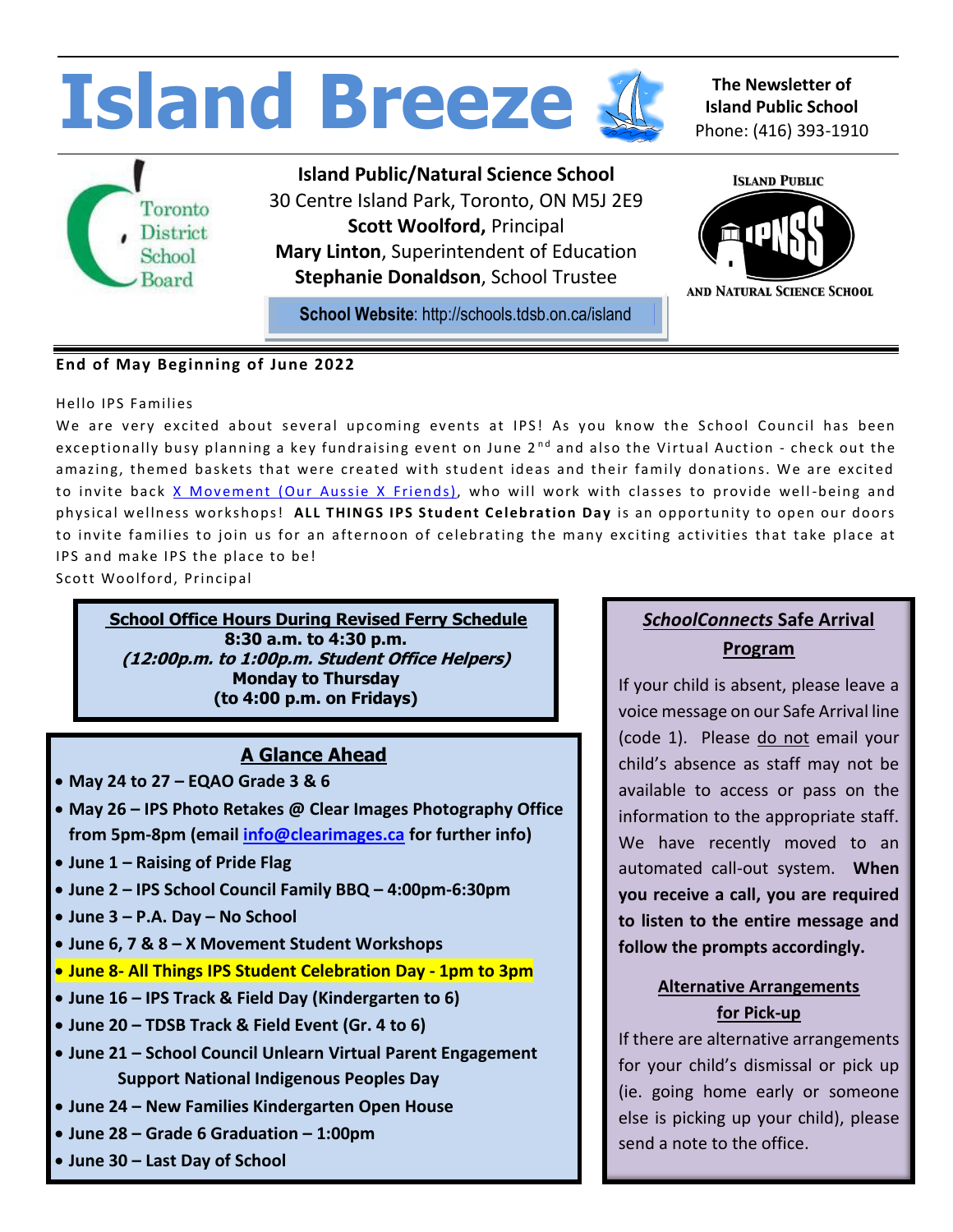

**IIPS 2022 School Council Virtual Auction Fundraiser Get Ready!** 

Scan the QR code on the right or click on this link to register and preview virtual auction items worth a total retail value of more than \$10,000.

Bids for specific items can be placed between Thursday June 2<sup>nd</sup>, un<del>c</del>il Thursday June 9th.

Please share with family, friends, &colleagues to help us reachour fundraising target!





[IPS School Council Family BBQ](IPS%20HOMECOMING%20EVENT%20JUNE%202%202022.pdf)  [Fundraising Event](IPS%20HOMECOMING%20EVENT%20JUNE%202%202022.pdf)  [June 2, 2022](IPS%20HOMECOMING%20EVENT%20JUNE%202%202022.pdf)  [4:00pm to 6:30pm](IPS%20HOMECOMING%20EVENT%20JUNE%202%202022.pdf)  [Sherbourne Commons Park](IPS%20HOMECOMING%20EVENT%20JUNE%202%202022.pdf) 







L